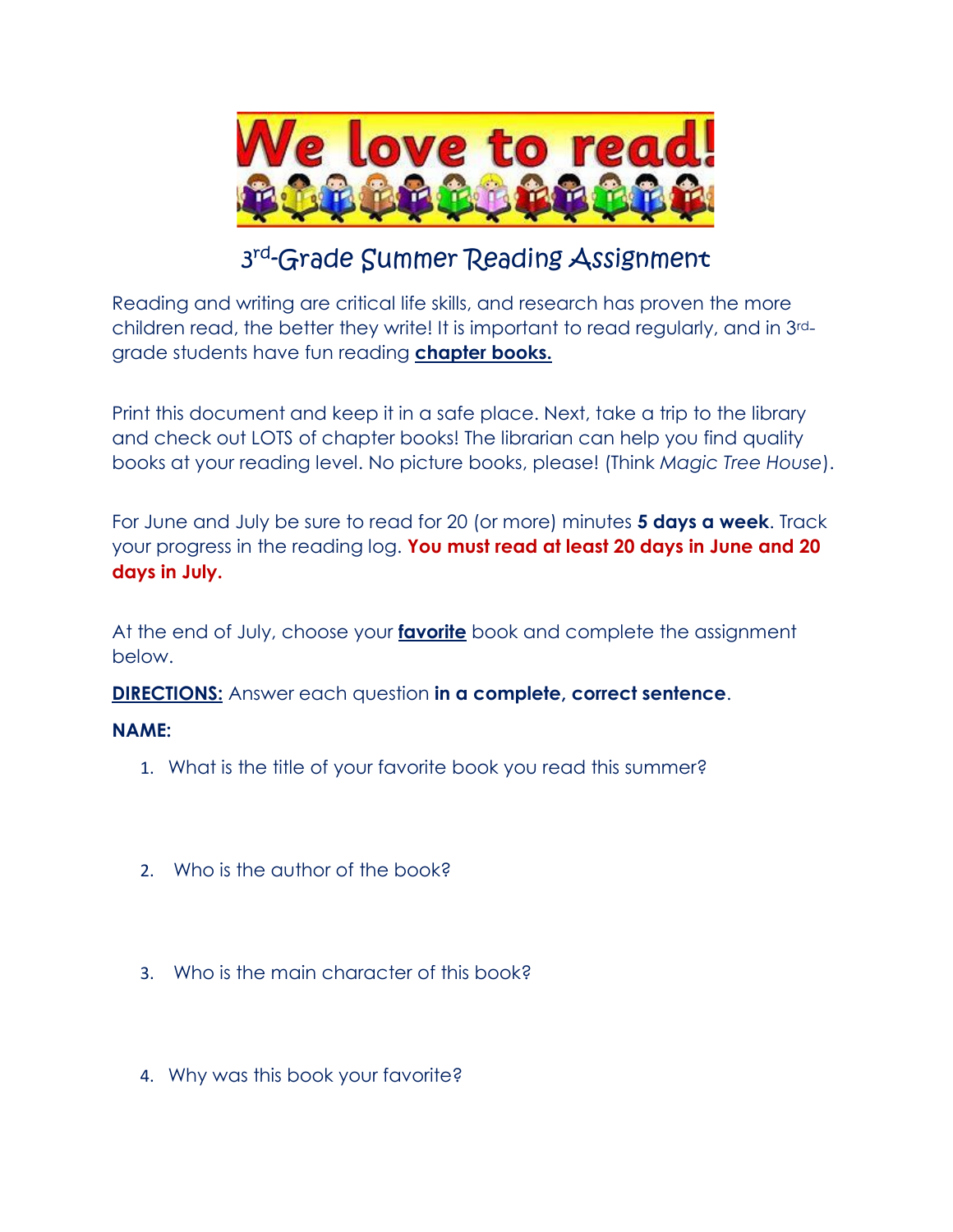

### Third-Grade Summer Reading Grading Rubric

- \_\_\_\_\_\_/15 Assignment was turned in on **August 4.** (5 points off for each day late.)
- \_\_\_\_\_\_/20 June reading log was completed correctly. Books read are **chapter books.**
- \_\_\_\_\_\_/20 July reading log was completed correctly. Books read are **chapter books.**
- \_\_\_\_\_\_/20 Student wrote at least 4 complete, correct sentences.
- \_\_\_\_\_\_/15 Student's name is on **each** paper. (5 points per paper)
- \_\_\_\_\_\_/10 Papers are neatly stapled or clipped together.

\_\_\_\_\_\_ / out of 100 points earned \_\_\_\_\_ Final Grade

#### **3rd Grade Skills Assessed**

- 1. I can read and follow directions.
- 2. I can read and enjoy **chapter** books.
- 3. I can write a complete sentence that starts with a capital letter and has correct end punctuation.
- 4. I can write neatly in print with correct letter formation and sizing.

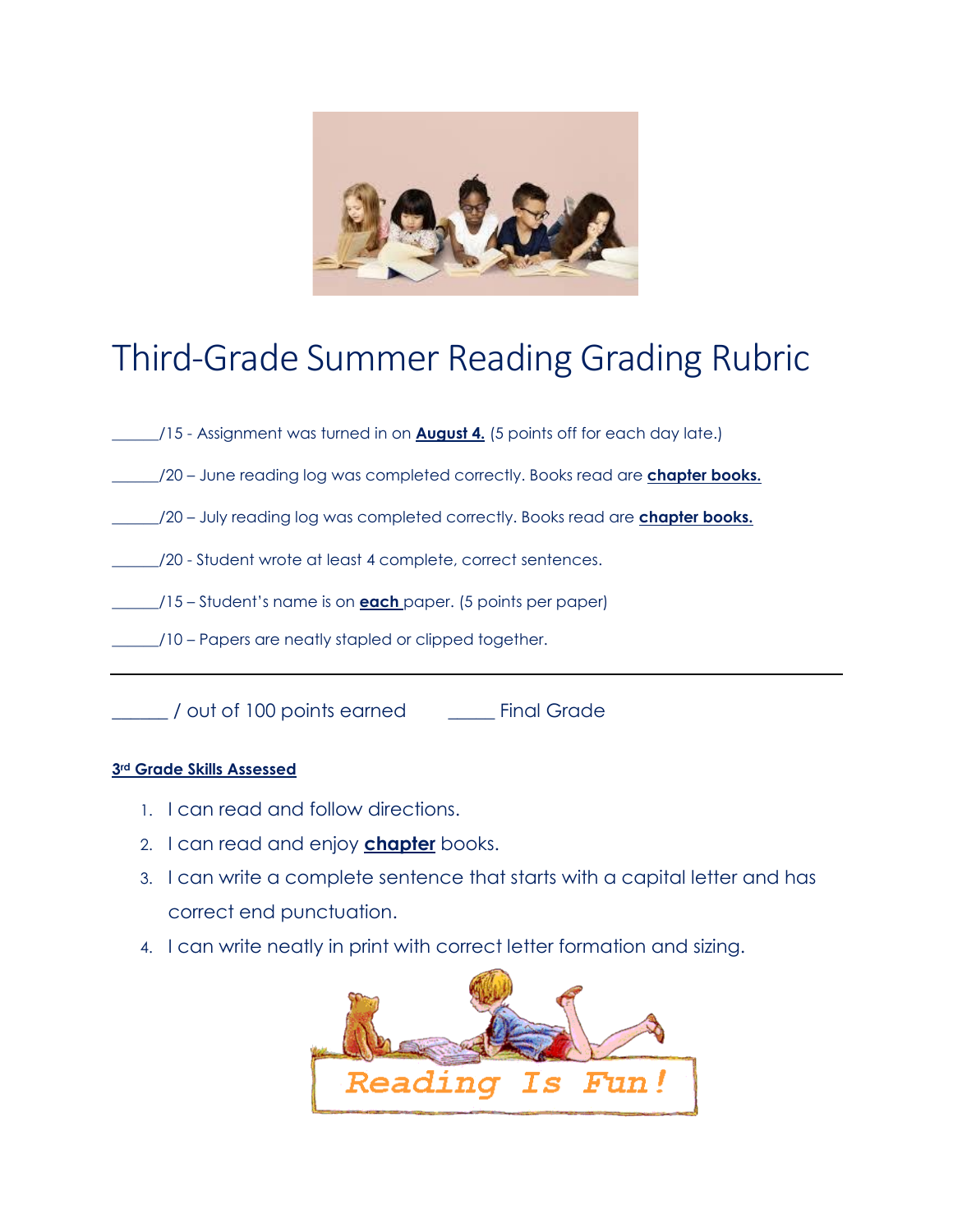# JUNE READING LOG

#### **NAME:**

| <b>DATE</b> | <b>MINUTES READ</b> | <b>BOOK TITLE</b> |
|-------------|---------------------|-------------------|
|             |                     |                   |
|             |                     |                   |
|             |                     |                   |
|             |                     |                   |
|             |                     |                   |
|             |                     |                   |
|             |                     |                   |
|             |                     |                   |
|             |                     |                   |
|             |                     |                   |
|             |                     |                   |
|             |                     |                   |
|             |                     |                   |
|             |                     |                   |
|             |                     |                   |
|             |                     |                   |
|             |                     |                   |
|             |                     |                   |
|             |                     |                   |
|             |                     |                   |
|             |                     |                   |

*\*If you read the same book for several days you may write "SAB" for "same as above."*